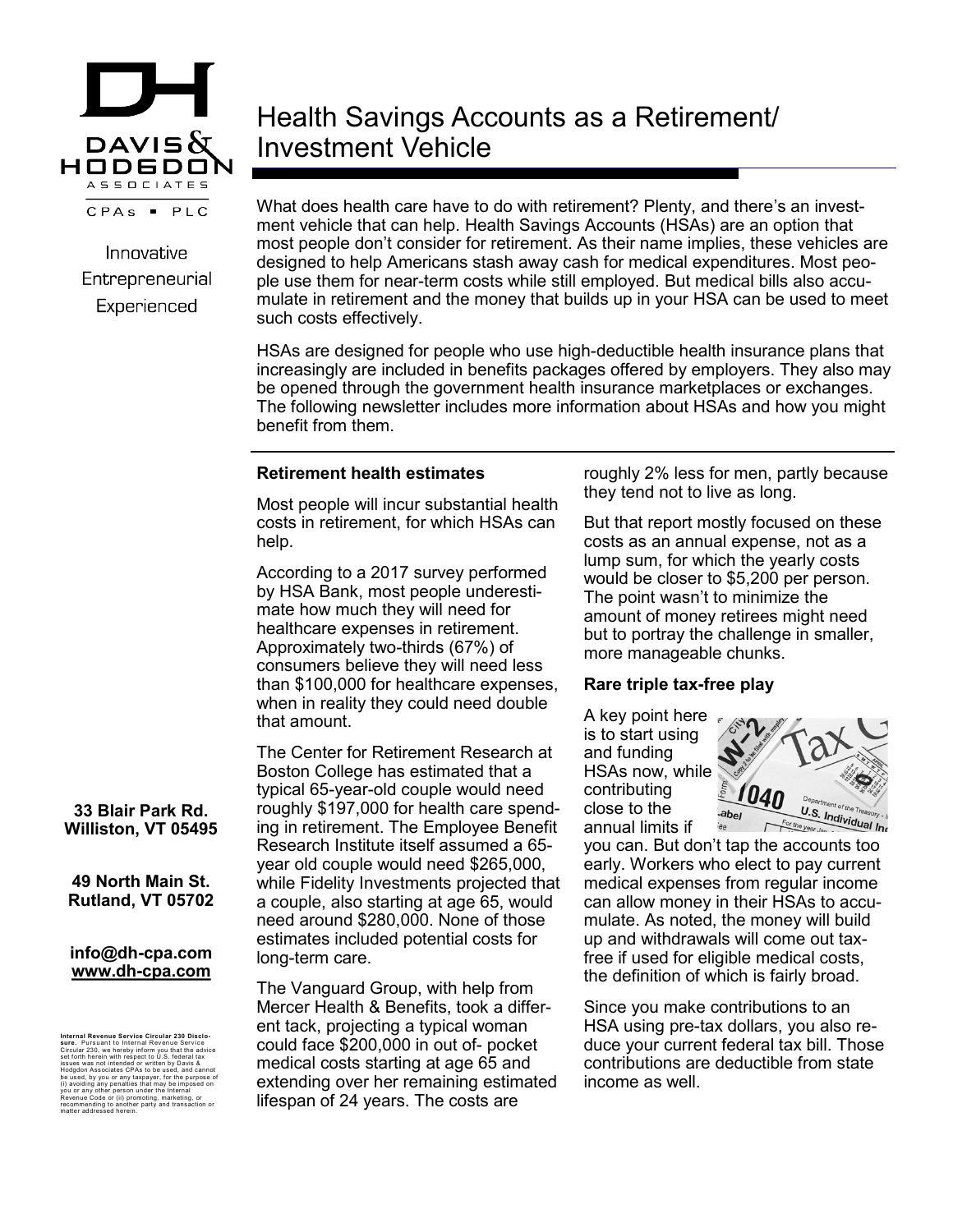Like a 401(k) plan, the money in an HSA grows taxfree. The savings can add up. Morningstar estimates that if you save in an HSA for 30 years you could end up with nearly \$100,000 more than if you had saved in a traditional 401(k) where all withdrawals are taxed as income. You could save about \$120,000 more than if the money had been invested in a regular taxable account, where withdrawn earnings would be taxes at 15%, the long-term capital gains rate for most people.

With an HSA, you can make withdrawals at any time and you won't pay taxes on that money as long as you use it to cover medical costs. This can help you avoid withdrawing funds—and paying taxes—from a traditional 401(k) or IRA to cover health expenses.

Because money pulled from HSAs during retirement avoids taxes, unlike that from traditional IRAs, it wouldn't cause problems if you already have started to claim Social Security retirement benefits.

Social Security benefits could be partly taxable if you have a significant amount of other income. Job earn-

ings, pension withdrawals and traditional IRA distributions are among the income sources that could trigger taxes but not those from Roth IRAs or HSAs.



# **Timing rules**

Similar to IRAs, a person has

until April 15 to make an HSA contribution for the previous year. If a person makes his or her HSA contribution between January 1 and April 15 of the following year, he or she must indicate that the contribution is to apply to the prior year or it will automatically be applied in the current year.

Once during a person's lifetime, he or she may fund an HSA with a tax-free rollover from a traditional or Roth IRA, referred to as a qualified HSA funding distribution. The rollover amount is limited to the maximum deductible contribution to the HSA. This exception may be beneficial if a person does not have the cash to put into an HSA.

A person may also be able to roll over amounts from flexible spending accounts and health reimbursement accounts into an HSA in certain circumstances.

# **Is an HSA right for you?**

Before deciding if using an HSA for retirement savings is right for you, ask yourself these three questions:

1. **Can I afford to put money in an HSA?** An individual can contribute up to \$3,500 in 2019. A household with family coverage can contribute up to \$7,000. Once you reach age 55 you can contribute an additional \$1,000 a year. If you have family coverage and you are both 55 or over you may deposit a total of \$9,000 including the \$1,000 catch-up amount, per person. If you can't afford to save the maximum allowed in both your 401(k) and HSA, it is recommended that you invest enough in the 401(k) to get the maximum employer contribution, and then focus on funding the HSA.

If you end up with low health care costs in retirement you can use your HSA for non-medical expenses. As long as you are age 65 or older, you can withdraw funds from an HSA for nonmedical expenses, however you'll have to pay income tax, just like you would on a withdrawal from a traditional IRA or 401(k). Be aware that if you make such a withdrawal before the age of 65, you'll have to pay a 20% penalty plus pay the income tax.

- 2. **Can I cover my medical expenses today?** Besides putting money into your HSA every year, you should be able to cover your current medical expenses. This year, the minimum annual deductible plans is \$1,350 for an individual and \$2,700 for a family. You should check on the maximum annual out-of-pocket costs for your particular plan. Federal law currently limits the maximum to \$7,900 for an individual and \$15,800 for a family.
- 3. **Should I invest the money in my HSA?** Most of the money people tuck into their HSAs is kept in bank savings accounts. But if you don't plan to use the funds for 10 years or more, you might be better off investing it. Many of the mutual funds offered in HSA plans through employers tend to come with high fees. However, you might take advantage of a quirk in HSA plans: You can move your money from your employer-provided plan to an HSA offered by a different provider such as Health Savings Administrators—even while you remain an employee of the company.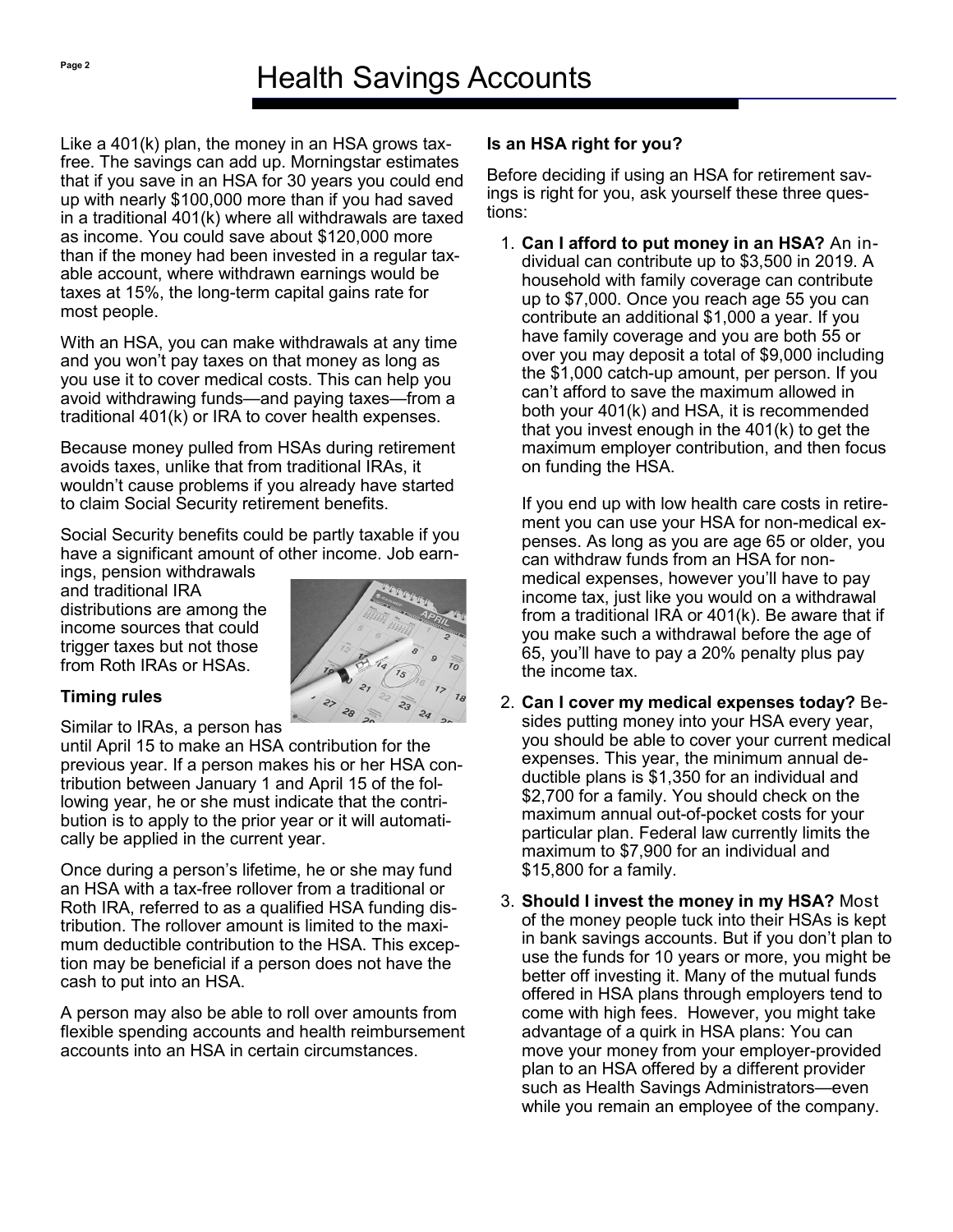It offers low-expense funds from Vanguard, Dimensional Fund Advisors and TIAA. You could also turn to another provider, HSA Bank, which offers self-directed HSAs through TD Ameritrade that includes a lineup of mutual funds you can buy commission free. Many credit unions also offer HSA investment options.

#### **The list of qualified medical expenses is extensive**

In addition to a wide range of medical services, equipment, and supplies, qualified expenses include prescription drugs, diagnostic services, some nursing services, and dental and vision care—including LASIK surgery. For a full list, refer to IRS Publication 502.

#### *Insurance premiums are qualified expenses sometimes.*

The money in an HSA can be used tax-free to pay deductibles and copayments, but generally not insurance premiums unless the premiums are for:

- Long-term care insurance
- Health care continuation coverage, such as CO-BRA
- Health care coverage while receiving unemployment compensation
- Medicare (but not Medigap) and other health care coverage if you are age 65 or older

#### *You can use your HSA funds for your spouse's and children's qualified expenses also*

Even if they are not on your health plan, the money in your HSA can be used tax-free to pay the qualified medical expenses of your spouse and your dependents.

#### *Over-the-counter drugs require a prescription to be a qualified medical expense*

So, if your doctor recommends an over-thecounter drug for you, consider asking for a prescription for it. Over-thecounter items, such as insulin, bandages, and catheters, are qualified



medical expenses and do not require a prescription.

# **Employer contributions**

Employers may contribute to an employee's HSA and can pay the premiums for a high-deductible health plan on a deductible basis, and those contributions are not taxable to the employee. Also, although cafeteria plans generally do not include deferred



compensation plans, HSAs may be offered through cafeteria plans. This approach provides income tax and employment tax savings to both the employer and the employee.

# **How Medicare affects eligibility**

An individual ceases to be an eligible individual starting with the month he or she is entitled to benefits under Medicare. Under this provision, mere eligibility for Medicare does not make an individual ineligible to contribute to an HSA. Rather, the term "entitled to benefits under" Medicare means both eligibility and enrollment in Medicare. Thus, an otherwise eligible individual who is not actually enrolled in Medicare Part A or Part B may contribute to an HSA until the month that individual is enrolled in Medicare. The IRS has clarified that the amount of the maximum HSA contribution deduction in the year an individual reaches age 65 is prorated based on the number of months that the individual isn't enrolled in Medicare.

# **Not all high deductible plans qualify**

A high deductible health insurance policy does not automatically qualify you for an HSA. When the Affordable Care Act (ACA) was passed, the bronze, silver and gold levels of coverage often mandated a high deductible insurance policy as defined by ACA. This level of deductibility is not the same as qualified high deductible levels established for qualified HSAs. They each use separate levels of minimum coverage and one does not necessarily meet the requirements of the other. In order to qualify to make an HSA contribution the taxpayer's insurance must be titled "Qualified" high deductible under the HSA limits.

# **Excess contributions**

The IRS is somewhat lenient when it comes to correcting excess HSA contributions. If the excess contributions (and any earnings associated with the contribution) are withdrawn before the due date of the